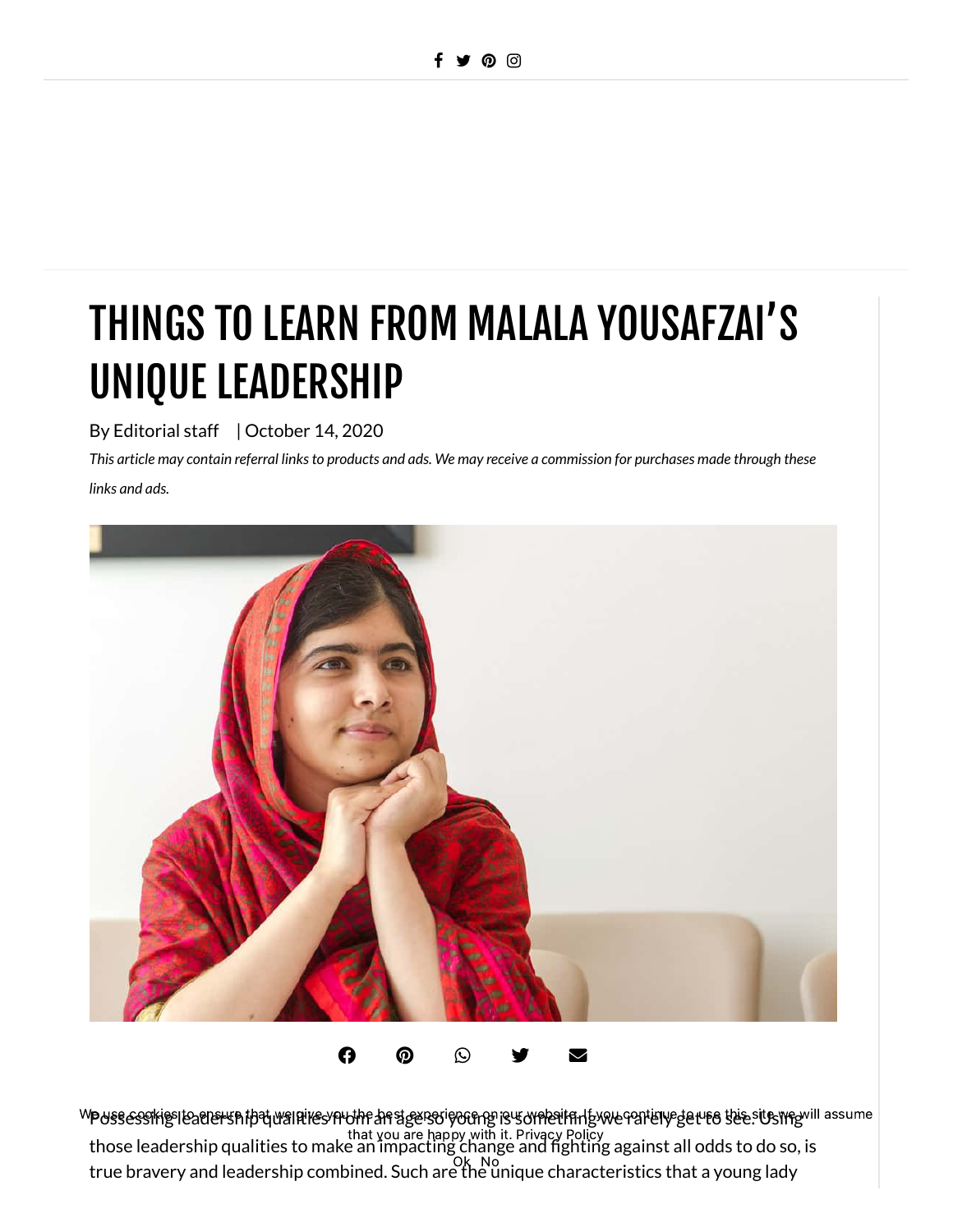from Pakistan possesses. This young lady has been recognized globally for her remarkable qualities and willingness to fight for the education rights of girls in her country. This young lady is no other than Malala Yousafzai. Malala has had a unique vision from the start. She had shown extreme bravery and to go against even Taliban to make her voice heard, maintaining massive [determination](https://vbchange.com/5-tips-to-stay-determined/) in face of immense difficulties.

For that courage, Malala has received several recognitions and awards globally and she is currently still working towards making a difference for her people. The qualities of true leadership are possessed by her. A true leader does not forget the roots from which he or she belongs, they rather work towards always bettering them and making chances of growth. At such a young age, Malala wished to make a difference for her people, fed up with the constant distress she had to face as a young girl in Pakistan. The moment she thought it was enough, there was no looking back for her. Despite the [consequences](https://vbchange.com/momentum/) she faced, Malala gained massive powerful momentum and continued on her quest for a difference, that has led her to where she is today. **Malala Yousafzai's unique leadership** qualities are extraordinary and noteworthy. There are so many lessons we can all take away from them.



We use cookies to ensure that we give you the best *[experience](https://amzn.to/3k09cCo)* on our website. If you continue to use this site we will assume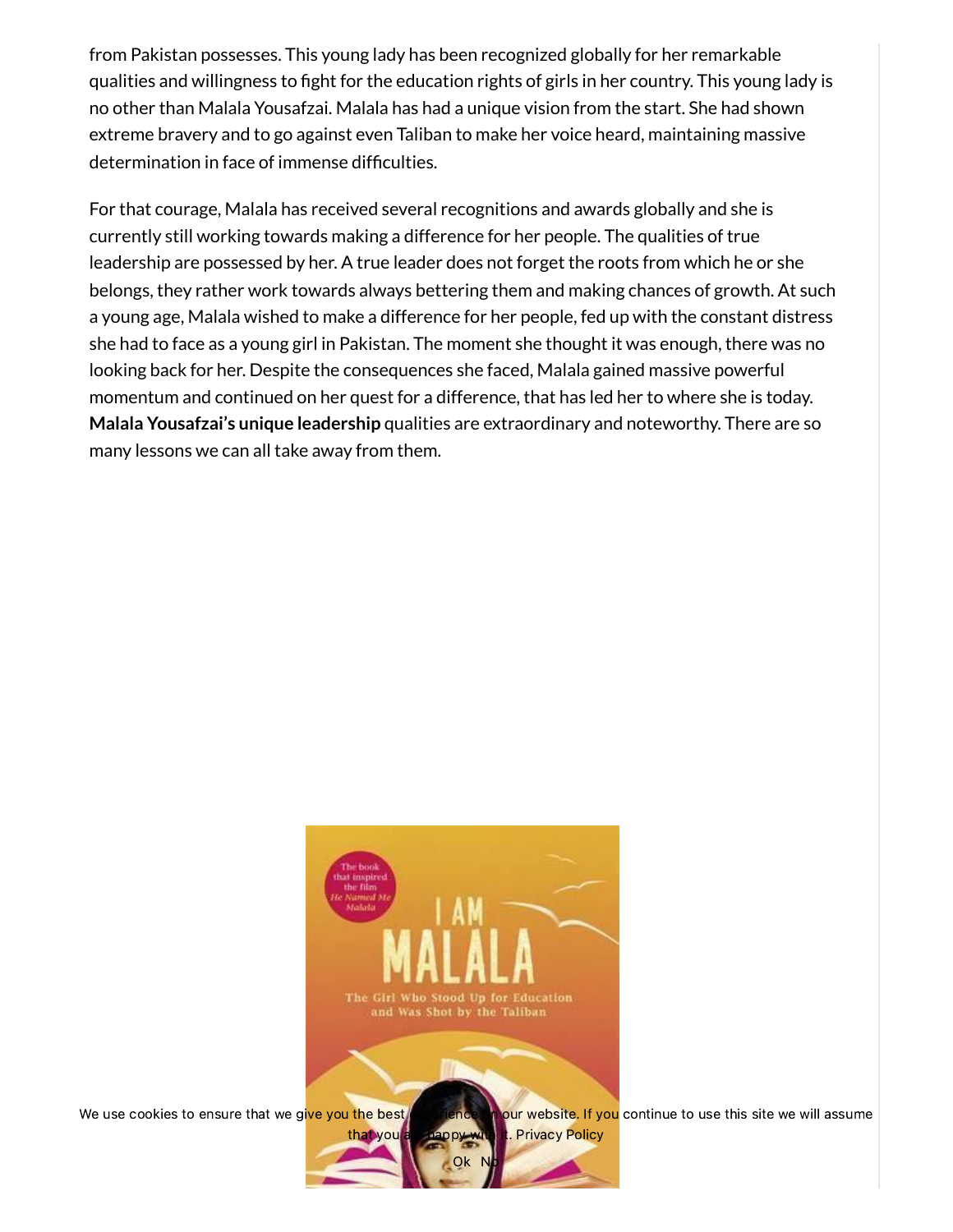

**Getthe original Malala [Yousafzai](https://amzn.to/3k09cCo) story here**

#### TAKE A STAND FOR WHAT YOU BELIEVE IN

As a young girl growing up in Pakistan, Malala and her family lived in constant fear of the Taliban. She lived in Swat valley which is an area in Northern Pakistan. Malala's family was a more progressive one and allowed their daughter to carry on with education. However, this was made impossible by the Taliban who started bombing various schools in her area.

This was a very depressing state for a bright young girl to carry out. Many young girls her age were terrified by this. These girls were then forced to stay at home, rather than acquire education. Their dreams of gaining education were slowly falling apart. At this point, the 11 year old Malala decided that she would not accept this. Her dream could not fall apart just because of some grown men who didn't want girls to study.

She defied everyone and continued to go to school for an education. She stood with what she believed in, no matter what the consequences were. Apart from this, she let the world hear her voice. She wrote for BBC Urdu (the Pakistani BBC) anonymously to inform them about the situation she was undergoing. Her blog soon went viral globally, but it did not change her situation.

Malala wanted to make a difference, through her own identity. She began to speak to various journalists on the radio and television both domestically and internationally. There was now a personality attached to the voice that longed being heard. The world was now ready to listen to what she had to say.

Despite the various death threats Malala faced, she stood with what she believed in. She was not afraid of the consequences. At such a young age, all she cared about was making a difference and being heard. For any leader, it is common for them to face hurdles as they start. Moving forward against initial difficulties is probably the most important phase for actualizing any vision. Getting through the hurdles is what makes you a true leader. Even if nobody stands with you and your vision, be firm in what you believe in. Don't quiet down – your voice will soon be heard. We use cookies to ensure that we give you the best experience on our website. If you continue to use this site we will assume that you are happy with it. [Privacy](https://vbchange.com/privacy-policy/) Policy

### SEARCH FOR YOUR STORY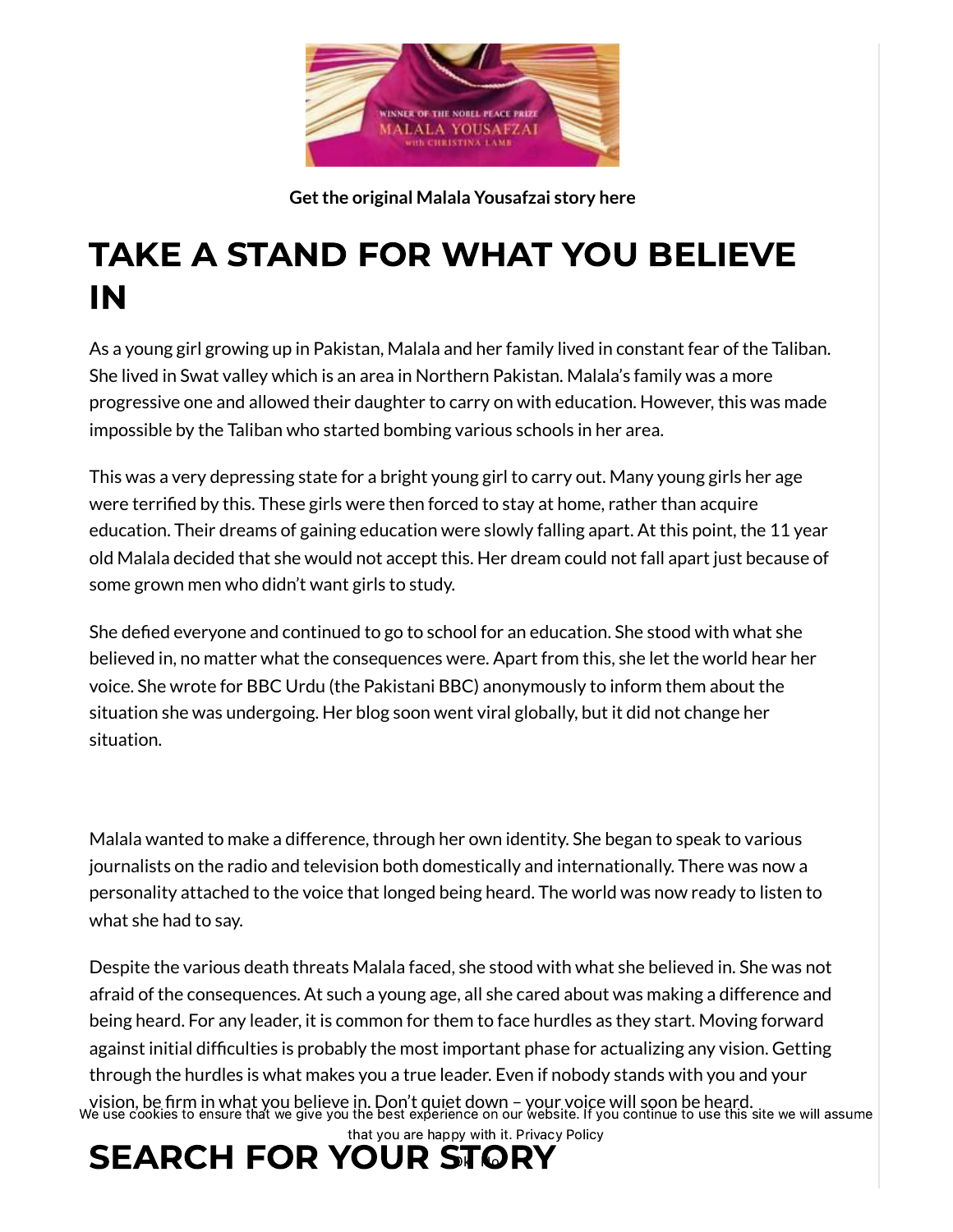The path to becoming a useful and influential leader when tackling a big problem is a tough one, as faced by Malala. Many people will be against you and will discourage you from the goal you wish to achieve. You should not let this impact you one bit. The voices outside you don't change what you have inside you. The reason you are standing for something is because you know that the situation cannot stay as it is now, something has to change and someone must take action, and you cannot remain quiet anymore.

Remind yourself constantly of the story that has led you to the place where you stand today. People do not understand your views because they have not been through what you have. Your voice matters because you have been through such experiences and struggles that your aspirations for a struggle-free life are legitimate.

This is exactly what Malala did. Malala searched for her story to show people her true beliefs towards where she stands today. She wanted to inspire people through her struggles and her story. This connection was her secret for [perseverance.](https://vbchange.com/secret-for-perseverance/) In order to get your message across efficiently, you must be able to tell your story.

## BE UNAPOLOGETICALLY YOURSELF

Do not ever forget your roots. Just like Malala, who still recognizes the needs of her people in Pakistan. She associates herself with Pakistani girls and fights for their rights continually.

Trust and honesty in your vision will eventually help you in achieving your goal. Persuade others with what you truly believe in by simply being yourself. As a leader, it is not necessary for you to act like someone else as a means to impress others. People will be inspired by your story if you put forward your true self in front of them. People are compelled by authenticity, don't be afraid to show who you are. Always remain genuine and honest, people will be inspired by your true personality.

## LISTEN TO WHAT OTHERS HAVE TO SAY

Currently, Malala not only advocates for education and the rights of young girls in her country but also for other underprivileged countries like Gaza, Kenya, Nigeria, etc. She wants to make a difference globally, for every girl who can associate with her story.

This, however, does not mean that she acts as if she knows the stories of all girls residing internationally. In fact, she keeps her ears open, reaching out to young women who need her help, and by that improving her ability to fine-tune her message and leverage her current influence and global recognition, in order to become a better leader for girls all around the world.

we a seleaders it is important for you the isten to the needs of your people on inten carefully and will assume incorporate what others have to sthat Malala ensures that she get is insightful feedback from the people she is working for, before carrying out an we mangigns. She wants to make a genuine impact and this can only be done if she listens carefully to the needs of those affected by her acts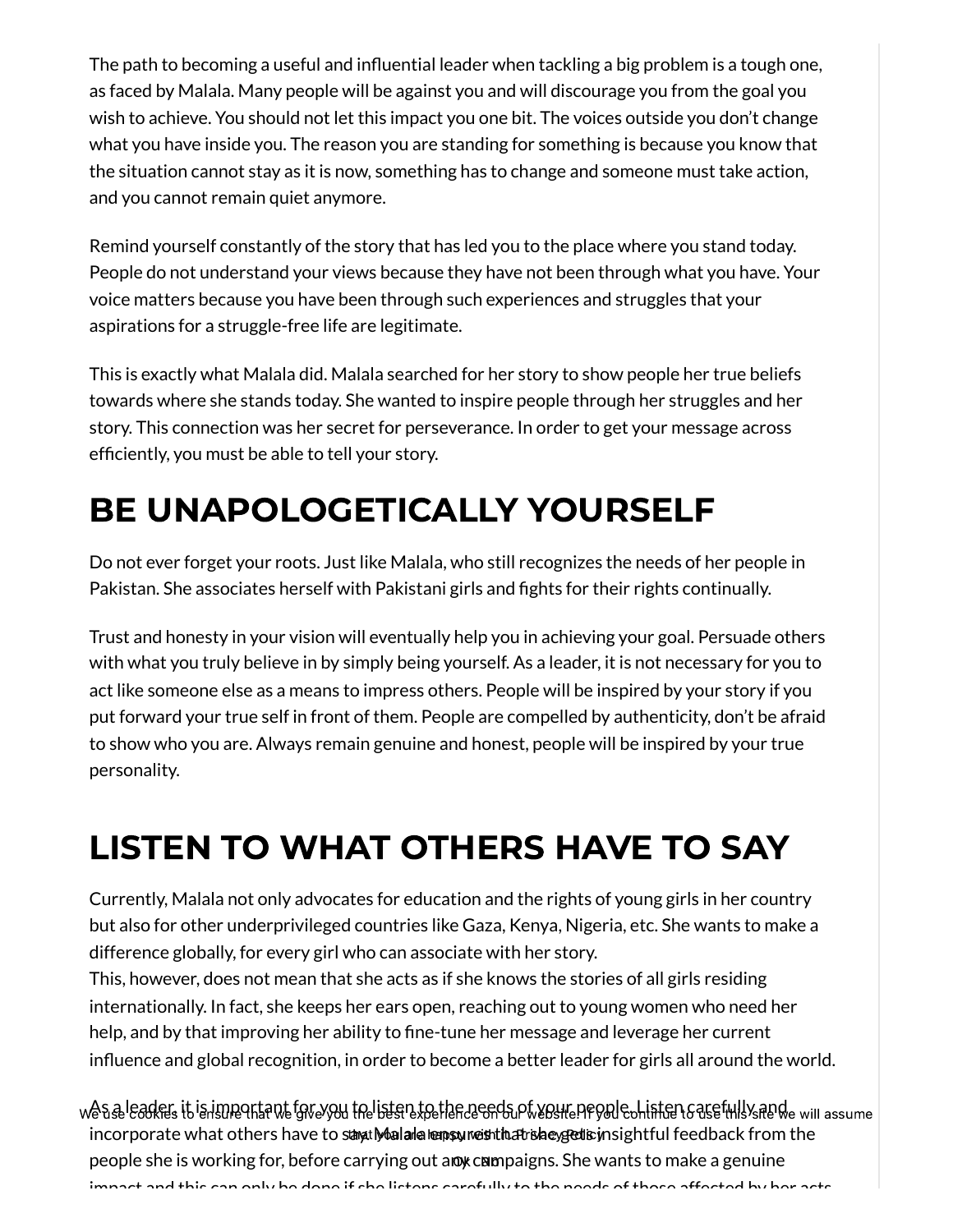impact and this can only be done if she listens carefully to the needs of those affected by her acts and vision.

### CONSTANTLY REMIND YOURSELF OF YOUR TRUE GOAL

The picture of your vision should be imprinted onto your mind. You should constantly remind yourself of your dream, so you do not go astray. You should remember that, the path towards achieving your goal may change, but your dream will always remain the same. To achieve it, you must remember what it looks like, on a constant basis.

This is exactly what Malala did, and keeps doing. At first, she started off advocating for the rights of women in Pakistan, fighting the Taliban for actualizing her vision and dream. As her voice became recognized globally, she understood that she could now make a greater impact. She can fight for changing the lives of young women globally, rather than only in her country. This is what she is doing today. Malala aims to make a constant impact for women globally, with her efforts towards providing education and rights to them, no matter what the condition of the country is. Her inevitable goal is to advocate for womenrights and this is exactly what she focuses on and reminds herself of constantly.

#### MALALA'S MESSAGE TO THE WORLD

As a young Pakistani Girl, Malala started and led a global movement that stood solely for girls. She was merely a young teenager who had a vision. There was nothing that stood between her and her goal. Society had made Malala so fed up of the way young girls were treated. There was no other way for her to seek what she wanted for herself and other girls, rather than speaking up herself. She began blogging through the BBC channel as a means to getting her voice heard. This led the world to becoming more aware of the situations young girls in Pakistan were undergoing. She advocated strongly for gender equality and rights towards education for women.

The consequences she faced were rough. Malala faced several death threats from Taliban for the work she was carrying out. She was shot by Taliban forces on her quest for her vision in 2012, as she was on her way back from school one day. This did not stop Malala. This shortcoming only made her stronger. She now felt a greater sense of power within her and longing for achieving her goal. Malala worked tirelessly to make the voice of her movement heard. Eventually, it was. Like a black swan that [transforms](https://vbchange.com/black-swan-life-transformation/) our reality, the fact that we couldn't imagine or predict Malala's vision and perseverance, didn't stop her from changing the world.

We use cookies to ensure that we give you the best [experience](https://amzn.to/3k09cCo) on our website. If you continue to use this site we will assume that you are happy with it. [Privacy](https://vbchange.com/privacy-policy/) Policy

Ok No